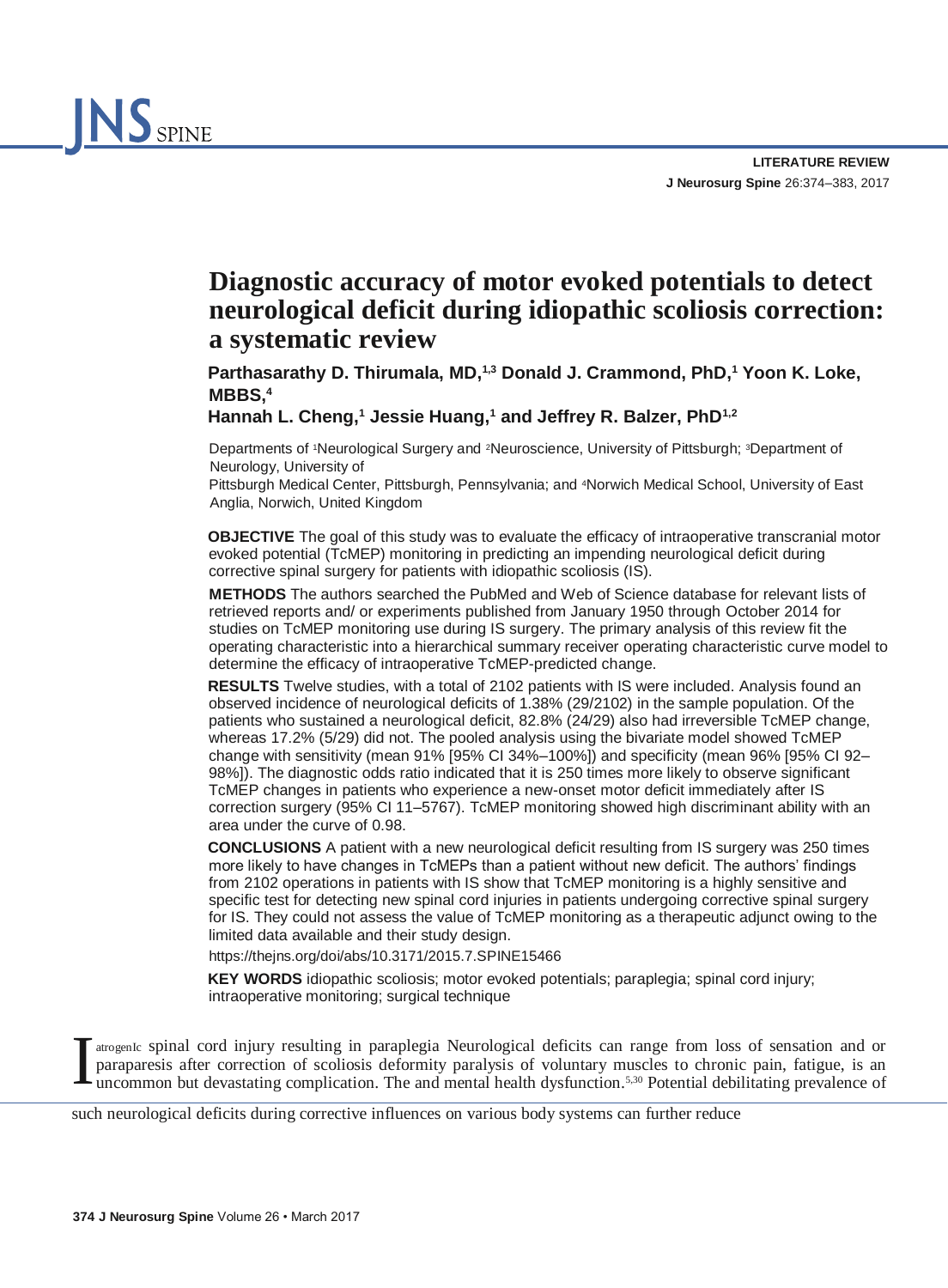spinal surgery has been estimated by the Scoliosis Research Society to be at least 1%.<sup>9,14,39</sup> Though rare, their related economic, physical, social, and psychological burdens are significant. Economic loss is estimated to range from \$0.65 million to \$4.6 million for any person suffering from paraplegia or tetraplegia at the age of 25.32,43

a patient's quality of life, leading to depression, anxiety, and low self-esteem.5,30 Studies have predicted that 20%– 40% of people with spinal cord injuries are at risk for a depressive disorders while in rehabilitation,<sup>5</sup> with about 15%–60% at risk 1 year postdischarge.5,42 The use of intraoperative neurophysiological monitoring of spinal

cord

**ABBREVIATIONS** BAEP = brainstem auditory evoked potential; IS = idiopathic scoliosis; MEP = motor evoked potential; ROC = receiver operating characteristic; SSEP = somatosensory evoked potential; TcMEP = transcranial MEP.

**SUBMITTED** April 21, 2015. **ACCEPTED** July 16, 2015.

**INCLUDE WHEN CITING** Published online December 9, 2016; DOI: 10.3171/2015.7.SPINE15466.

©AANS, 2017

function has been shown to reduce the risk of motor deficit or paraplegia6,38 and is now standard and recommended by the Scoliosis Research Society and the guidelines by the American Academy of Neurology<sup>36</sup> during surgical procedures which incur a risk of damaging the spinal cord.35,46

Somatosensory evoked potential (SSEP) monitoring has been widely recognized as a means to reduce the incidence of spinal cord injury during corrective scoliosis surgery.<sup>29</sup> However, the use of SSEPs alone can only provide indirect evidence of injury to the motor system.38,45,47 In recognition of this risk, a variety of electrophysiological monitoring techniques that assay the descending motor pathways have been developed, including direct cortical stimulation, transcranial magnetic stimulation, and transcranial electrical stimulation.<sup>29</sup> The most commonly used stimulation technique in the operating room, however, is transcranial electrical stimulation.<sup>29</sup> Transcranial motor evoked potential (TcMEP) monitoring during corrective idiopathic scoliosis (IS) surgery thus plays an important role in reducing the incidence of neurological complications by directly monitoring the descending corticospinal motor tracts.<sup>23</sup> Significant changes in SSEPs and TcMEPs can be immediately communicated to a surgeon. Though significant changes in SSEPs are universally accepted, there is no established or agreed upon "alarm criteria" for TcMEPs that associate a significant "change" in TcMEPs from the baseline with a postoperative neurological deficit.3,22,45 TcMEPs are sensitive to tissue ischemia and should be able to detect potential motor deficits earlier than SSEPs, which require averaging over a longer time period, thus potentially enabling more rapid identification and reversal of impending spinal cord injury.33,45 A limitation of TcMEP monitoring compared with SSEP recording, however, is that TcMEPs are less reliable and record variable responses from moment to moment that preclude quantification; TcMEPs are also more sensitive to routinely used anesthetic agents, which suppress cortical and spinal motor neuron excitability.<sup>23</sup> Though TcMEP sensitivity has previously been believed to be 100%, recent studies have shown that there is a possibility of false-positive TcMEP changes related to a patient's obesity and increased duration of surgery.4,17 Nevertheless, the predictive value of TcMEP changes during idiopathic scoliosis procedures related to neurological deficit, could provide an additional monitoring modality for surgeons to increase diagnostic accuracy.

The objective of this study is to perform a systematic review of available peer-reviewed literature to evaluate the efficacy of TcMEP monitoring in predicting new neurological complications in patients undergoing IS surgery. The aim of this review is to assess the sensitivity, specificity, diagnostic odds ratio, and area under receiver operative characteristic (ROC) curves of intraoperative TcMEP changes in relation to neurological outcome in patients undergoing surgical procedures for IS.

## **Methods**

#### **Search Criteria**

The PRISMA 2009 guidelines were followed. $31$  A systematic search of peer-reviewed publications, using the MEDLINE/PubMed database, was conducted to determine eligible studies published before October 2014. The following key words were used to locate studies based on patients with IS: "scoliosis," "spinal deformity," and "correction spinal deformity." The search was further refined to select for patients who underwent corrective scoliosis surgery with TcMEP monitoring, using the key words: "intraoperative neurophysiological monitoring," "motor evoked potentials," "motor evoked potential," and "intraoperative neurophysiological monitoring." Motor evoked potential monitoring during surgical procedures for IS was used as the index test and postoperative analysis of TcMEP monitoring information as the reference standard.

#### **Study Selection**

Studies were incorporated in the systematic review if they satisfied the following inclusion criteria: 1) were randomized controlled trials, prospective, or retrospective cohort reviews, 2) conducted in patients with any type of IS, including infantile, juvenile, and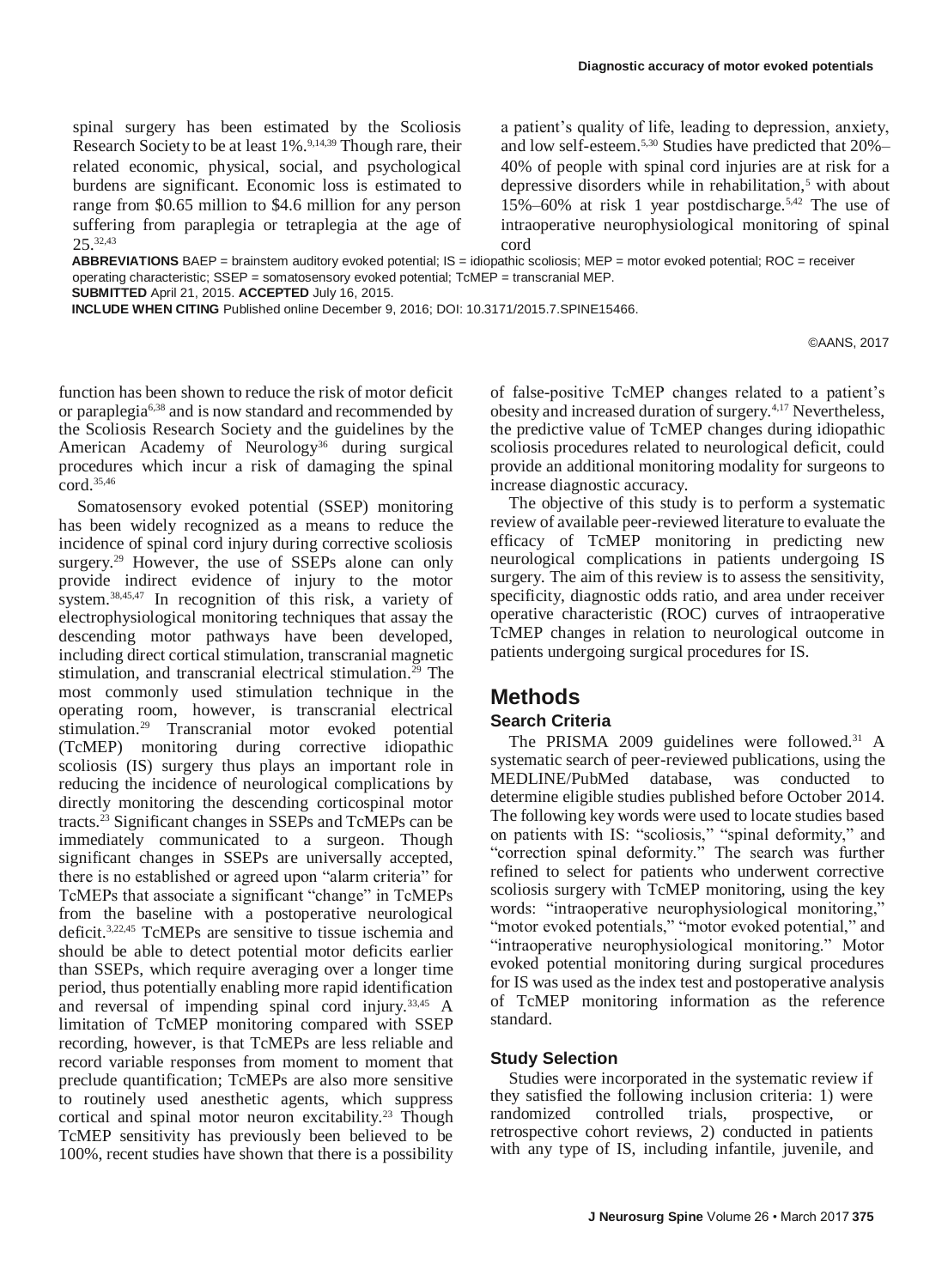adolescent scoliosis, 3) had intraoperative TcMEP monitoring performed during corrective procedures, 4) had immediate postoperative assessment, 5) has  $\geq 25$ patients as the total sample size, 6) published in English, and 7) included the absence of postoperative neurological deficits.

All titles and abstracts were independently screened, by 3 authors (H.L.C., P.D.T., and J.H.), against the inclusion criteria to identify relevant studies. Studies that did not meet the inclusion criteria were rejected and the reason for rejection recorded on an Excel spreadsheet, indicated by the corresponding inclusion criteria (1–7). Discrepancies between evaluators were resolved by discussion, and a final list of eligible publications was generated.

#### **Data Extraction**

Data were extracted independently by the authors to ensure consistency. The extracted information contained the following: first author's name, year of publication, study design, intraoperative neurophysiological monitoring modality (TcMEP and others), time the baseline values were obtained, study data (total sample size, idiopathic sample size, TcMEP changes, reversible and irreversible changes to TcMEP), and outcome data (reversible and irreversible neuromuscular deficits). A postoperative deficit was defined as any novel persistent neurological deficit (weakness, paraplegia) that lasted at least 1–24 hours, excluding sensory deficits. TcMEP change was classified as at least a 65%–80% reduction in amplitude compared with the baseline. An irreversible TcMEP change was defined as any change that did not return to baseline despite increase in blood pressure and/or increase in stimulus intensity or pulse number. A reversible TcMEP change was defined as any intraoperative change that resolved.

The number of true positives, false negatives, false positives, and true negatives in patients with IS were extracted and tabulated for each study.

True positives (TP) were defined as patients with TcMEP changes and with a new nonsensory postoperative neurological deficit; false negatives as patients with no TcMEP changes and with a new nonsensory postoperative neurological deficit; true negatives as patients with no TcMEP changes and with no new nonsensory postoperative neurological deficits; and false positive as patients with TcMEP changes and without a new nonsensory postoperative neurological deficit.

#### **Assessment of Methodological Quality**

The QUADAS-2 tool was used to assess the susceptibility to bias of the included studies. $50$  The 4 domains assessed by the QUADAS-2 tool were patient selection, index test, reference standard, and flow and timing. The patient selection category assesses the presence of nonconsecutive or nonrandom sampling, case-control, or inappropriate exclusion. The index test refers to TcMEP monitoring. The reference standard

refers to the postoperative analysis of TcMEP results. Signaling questions aid in assessing the potential risk of bias introduced by the conduction, interpretation, or applicability of the index test and the reference standard. Flow and timing refer to the interval between the index and reference tests. Delay or treatment of patients between the index test and the reference standard can cause misclassification and introduce bias. Signaling questions for this domain help to judge the possibility of verification bias, which may occur if a portion of the patient population does not receive the reference standard or index test, or if a portion does not receive the same reference standard or index test. If the answers to all signaling questions in a domain are "yes," then the "low" risk grade is given. If the answer to any signaling question is "no," then a "high" risk grade is given. The "unclear" category was only used when the reported data were insufficient to permit a judgment. The methodological quality of the included studies was assessed independently by two review authors and disagreement was resolved by reexamination of primary literature.

#### **Statistical Analysis**

We used Stata 13 for the statistical analyses (Stata Statistical Software, Release 13, StataCorp). The primary analysis of this review served to fit data into a hierarchical summary ROC curve model using a bivariate model, which has been demonstrated to yield useful summary measures of diagnostic test performance, such as sensitivity and specificity.<sup>44</sup> We were also able to obtain area under the ROC curve, pooled sensitivity, specificity, and pooled diagnostic odds ratio through the same bivariate model used in generating the hierarchical summary ROC curve. We were unable to integrate data sets where  $TP+FN = 0$ , or  $TN+FP = 0$  (TP, true positive; FN, false negative; TN, true negative; FP, false positive), into our statistical analysis because we could not accurately estimate either sensitivity or specificity. A Fagan nomogram was drawn to show the positive and negative likelihood ratios and the post EEG change probability of perioperative stroke. A funnel plot was constructed to check for publication bias.<sup>7</sup>

### **Results**

#### **Literature Search**

A total of 522 peer-reviewed publications were initially identified through our electronic search of the MEDLINE/ PubMed database, of which 466 studies were excluded after screening titles and abstracts (Fig. 1). After assessing the full text of the remaining 56 studies, 30 publications were removed for failing to meet the inclusion criteria, and 13 studies were excluded because the data present were not sufficient for calculating sensitivity or specificity. A publication by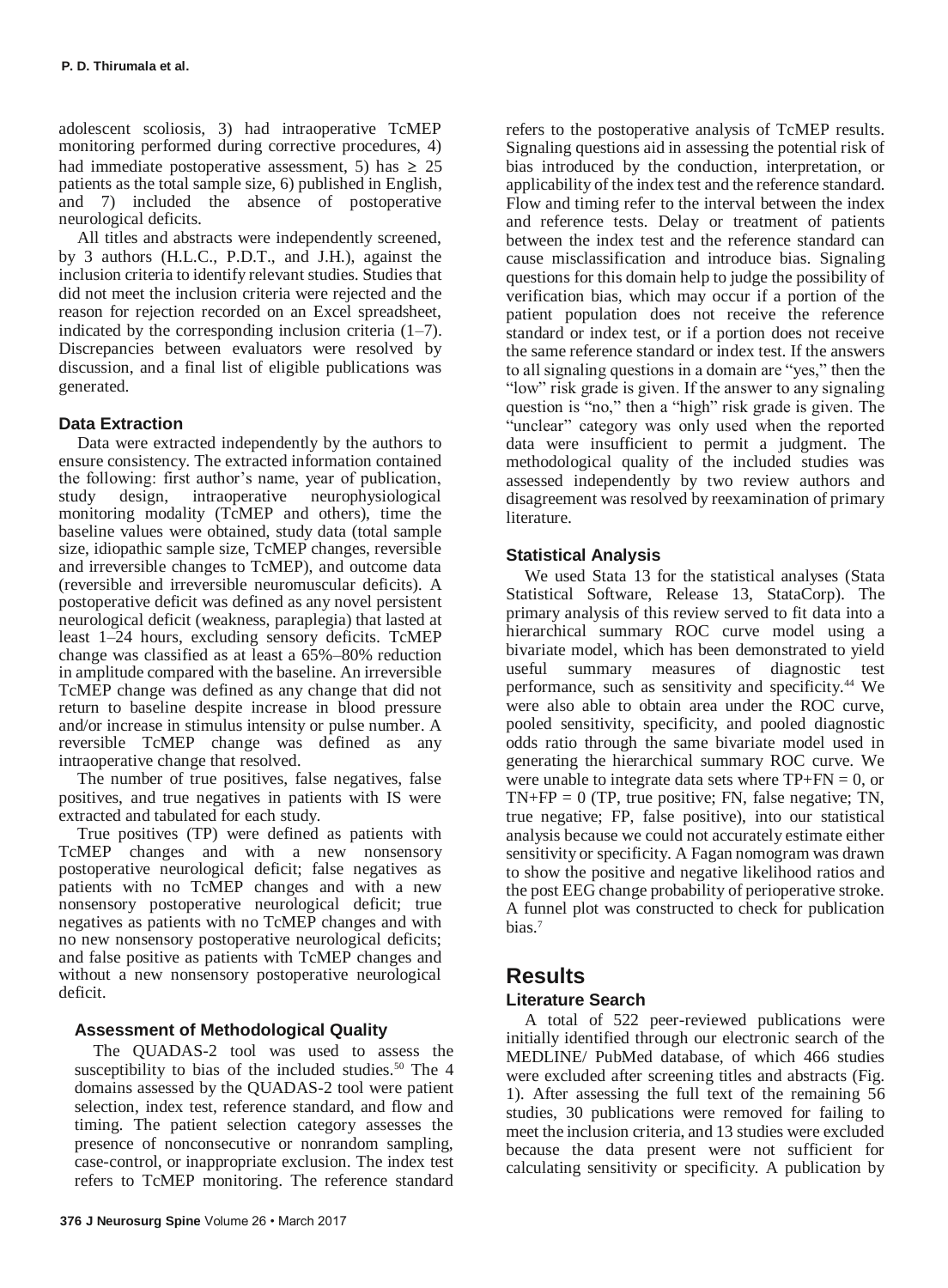Padberg et al.<sup>37</sup> was excluded after peer review. The remaining 12 studies were included in the systematic review, and we were able to conduct a statistical analysis with the bivariate model in 8 studies. All selected studies used TcMEP monitoring as a modality during corrective IS surgery.

#### **Statistical Analysis Results**

Figure 3 shows a forest plot of sensitivities and specificities for each publication. The combined specificity of the studies was 0.96 (95% CI 0.92–0.98) and the combined sensitivity was 0.91 (95% CI 0.34–1.00). There was substantial heterogeneity in these pooled analyses (I<sup>2</sup>



**FIG. 1.** The PRISMA chart is a flow diagram that depicts the selection and elimination process of published articles retrieved by the systematic literature search. Figure is available in color online only.

#### **Study Characteristics**

Table 1 illustrates the study characteristics. All studies included used MEP monitoring for corrective surgical procedures in IS patients. Baseline recordings were obtained either before or after incision. The alarm criterion defining significant change in TcMEP was at least a 50%– 80% decrease in amplitude. Figure 2 shows a graphic display of the proportion of studies with low, high, or unclear risk of bias assessed using the QUADAS-2 tool.

Table 2 shows patient demographics. The 12 eligible studies evaluated included 2102 patients with IS. The total incidence of neurological deficits in these patients was 1.38% (29/2102). No TcMEP change was observed in 2007 patients (95.5%). TcMEP change indicative of a new neurological deficit was observed in 95 (4.52%) of 2102 patients. Of this subgroup, 38 deficits (40.0%) were reversible, 33 (34.7%) were irreversible, and data were not reported for the remaining 24 (25.3%) for which a TcMEP change was observed. In the population of patients who sustained a neurological deficit, 24 (82.8%) of 29 deficits were preceded by an irreversible TcMEP change, while the remaining 5 (17.2%) were not.

 $= 89, 95\%$  CI 77–100). The pooled diagnostic odds ratio for MEP monitoring was  $250(95\% \text{ CI } 11-5767)$ , shown in Fig. 4. A summary ROC curve was graphed to show the overall test performance (Fig. 5). The bivariate model yielded an area under the ROC curve for TcMEP monitoring of 0.98 (95% CI 0.98–0.99), which indicates excellent ability to distinguish between patients who develop complications and those who are unharmed. The subgroup analyses were performed for reversibility of MEP changes. No major differences in the diagnostic performance were noted, and we were not able to fully account for the heterogeneity.

A Fagan nomogram (Fig. 6) was drawn to determine the posttest probability of neurological deficit in a patient based on the result of the diagnostic test (TcMEP monitoring) and the pretest probability. The pretest probability was assumed to be equal to the incidence of deficits in our cohort (1.38%). The positive likelihood ratio for TcMEP change in patients with postoperative neurological deficit was calculated to be 26 and the negative likelihood ratio was estimated to be 0.11. Using the line drawn from the pretest probability of 1.38% through the positive likelihood ratio of 23, the posttest probability of a neurological deficit was found to be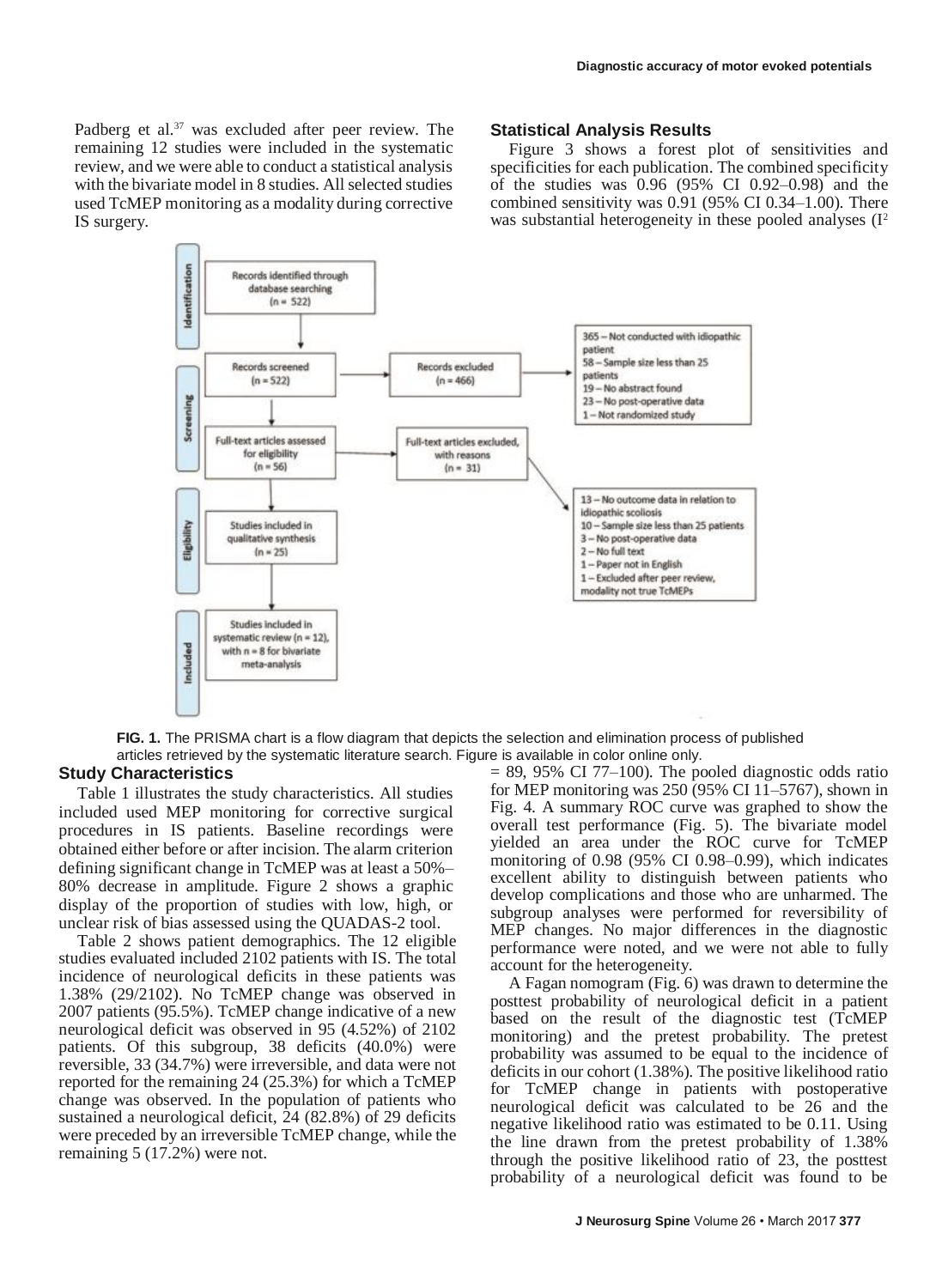26.31%. The probability of no neurological deficit after a negative test (no TcMEP change) was estimated to be 99.85%

## **Discussion**

The results suggest that TcMEP monitoring is a reliable method of assessing the integrity of the corticospinal pathways during corrective scoliosis surgery, with a specificity of 0.96 and sensitivity of 0.91. The diagnostic odds ratio indicated that it is 250 times more likely to observe significant TcMEP changes in patients who experience a new-onset motor deficit immediately after IS correction surgery. Twenty-nine (1.38%) of the 2102 patients included in this systematic review developed a neurological deficit postoperatively, a rate that is comparable to previously published rates of iatrogenic injury during these procedures, which have ranged from 0.6% to 3.5%.<sup>21</sup>

The high specificity (0.96) is characteristic of TcMEPs and confirms the value of TcMEP monitoring as a gold standard for neuromonitoring of the motor tracts. $45$  In calculating the sensitivity, patients with irreversible changes in TcMEP but without postoperative neurological deficits were presumed to represent false positives instead of true positives. These results reflect a lower sensitivity (0.91) compared with the sensitivity (1.0) reported previously.<sup>17</sup> It is possible that the lower positive predictive value is a result of the corrective steps taken following a significant TcMEP change, which may have prevented neurological deficit. The positive likelihood ratio indicated that a patient who experienced a neurological deficit was 26 times more likely have a positive test result (TcMEP change). The prevalence obtained in our study (1.38%) was used for the Fagan nomogram, which estimated that the probability of experiencing a postoperative neurological deficit after a positive TcMEP change was 26.31%. As expected, a negative test result (no TcMEP change) indicated that the probability of no postoperative neurological deficit was 99.85%. TcMEPs have been shown to be particularly sensitive to ischemia and compressive injuries, due in part to the tenuous and less redundant nature of the anterior column's blood supply.4,13,29,49 Adequate blood pressure between 50 and 150 mm Hg is thus vital in maintaining normal perfusion in the brain and spinal cord.20,29 Animal studies have shown that TcMEPs were depressed when cerebral blood flow was reduced to less than 16 ml/ min/100  $g<sup>25</sup>$  Examination of compressive-contusion–type injuries in animal models similar to spinal cord injuries that can occur during scoliosis corrective maneuvers have shown that vascular insults affect the metabolically active gray matter in the anterior horn more than the white matter.15,20,27 Since it is believed that most postoperative paraplegia is related to ischemia, the sensitivity of TcMEPs to ischemic insult enables TcMEPs to be a better and earlier indicator of impending neurological damage than SSEPs, which are relatively resilient to ischemia and have been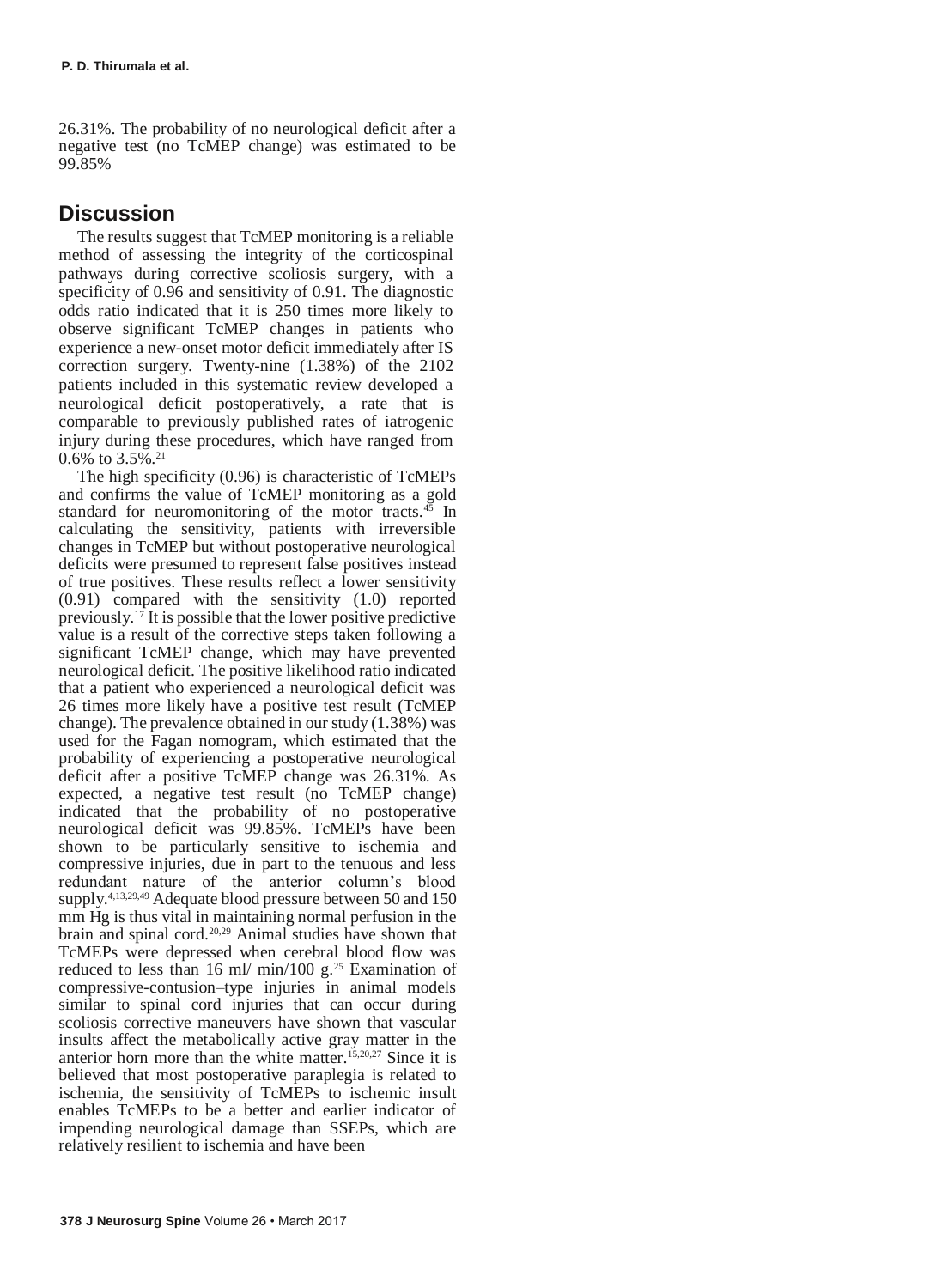#### **TABLE 1. Study profile and characteristics**

| Authors &<br>Year               | <b>Study Design</b>                       | Modality                                                                            | Wake-Up<br><b>Test</b> | Alarm Criteria                                                      | <b>Baseline MEP</b>                | Follow-Up<br>Exam                         |
|---------------------------------|-------------------------------------------|-------------------------------------------------------------------------------------|------------------------|---------------------------------------------------------------------|------------------------------------|-------------------------------------------|
| Accadbled<br>et al.,<br>2006    | Prospective cohort SSEP, NMEP             |                                                                                     | Yes                    | 60% decrease in N20-<br>P25/10% decrease in<br>latency              | Yes (after<br>anaesthesia) postop  | Immediately                               |
| et al.,<br>2007                 |                                           | Eggspuehler Prospective cohort SSEP, cmEP, smEP,<br>csEP, ncEP, nsEP,<br><b>EMG</b> | Yes                    | 50% decrease in N20-P25 Yes (after                                  | anaesthesia) postop                | Immediately                               |
| El-Hawary<br>et al.,<br>2006    | Retrospective<br>cohort                   | NMEP, MEP, SSEP                                                                     | Yes                    | 50% decrease in N20-<br>P25/10% decrease in<br>latency              | Yes (after<br>anaesthesia) postop  | Immediately                               |
| Feng et al.,<br>2012            | Retrospective<br>cohort                   | TES-MEP, SSEP,<br><b>MEP</b>                                                        | Yes                    | 75% decrease in N20-P25 Yes (after                                  | anaesthesia) postop                | Immediately                               |
| al., 2010                       | Kundnani et Prospective cohort SSEP, NMEP |                                                                                     | Yes                    | 65% decrease in N20-<br>P25/10% increase in<br>latency              | Yes (before<br>anaesthesia) postop | Immediately                               |
| Lo et al.,<br>2008              | Retrospective<br>cohort                   | <b>MEP</b>                                                                          | Yes                    | 50% decrease in N20-<br>P25/10% increase in<br>latency              | Yes (before<br>anaesthesia)        | Immediately &<br>12 wks<br>postop         |
| Luk et al.,<br>2001             |                                           | Prospective cohort CMEP, SSEP, SCEP                                                 | Yes                    | 50% decrease in N20-P25 Yes (after<br>or 10% increase in<br>latency | anesthesia)                        | Immediately<br>postop                     |
| et al., 2007 cohort             | MacDonald Retrospective                   | SSEP, MEP                                                                           | Yes                    | Disappearance of<br>waveform                                        | Yes (before<br>anaesthesia) postop | Immediately                               |
| Noonan et<br>al., 2002          | Retrospective<br>cohort                   | SSEP, NMEP                                                                          | Yes                    | 50%-60% decrease in<br>N20P25 or 2 msec                             | Yes (before<br>anaesthesia)        | Immediately<br>postop & 12<br>days postop |
| al., 2011                       | Pastorelli et Retrospective<br>cohort     | SSEP, TES-MEP                                                                       | Yes                    | 80% decrease in N20-<br>P25/10% increase in<br>latency              | Yes (before<br>anaesthesia)        | Immediately<br>postop & 2<br>mos postop   |
| cohort<br>1998                  | Péréon et al., Retrospective              | SSEP, NMEP                                                                          | Yes                    | 60% decrease in N20-<br>P25/10% increase in<br>latency              | Yes (before<br>anaesthesia)        | Immediately<br>postop & 3<br>mos postop   |
| Schwartz et<br>cohort al., 2007 | Retrospective SSEP, NMEP                  |                                                                                     | Yes                    | 65%-80% decrease in<br>N20P25                                       | Yes (before<br>anaesthesia) postop | Immediately                               |

 $mEP =$  cerebromuscular evoked potential; CMEP = corticomotor evoked potential;  $cSEP =$  cerebrospinal evoked potential; EEG = electroencephalogram; EMG = electromyography; ncEP = neurocerebral evoked potential; NMEP = neurogenic motor evoked potential; nsEP = neurospinal evoked potential; SCEP = cortical somatosensory evoked potential; smEP = spinomuscular evoked potential; TES-MEP = transcranial electric stimulation motor evoked potential.

known to remain unchanged despite significant motor spi-

nal cord injury.2,8,40,45

There are no accepted criteria for detecting impending neurological deficits using TcMEP monitoring. Alarm criteria as defined by the studies included in the present systematic review ranged from 50% to 80% decreases in TcMEP amplitude despite reports that TcMEP amplitudes can vary considerably from trial to trial within patients.<sup>16,29</sup> Motor units demonstrate an all-or-nothing electrophysiological characteristic, and although compound muscle responses are more graduated, they still exhibit nonlinearity.<sup>27</sup> The fluctuations in corticospinal and motor neuron excitability levels to consistent stimuli can cause variability in TcMEP response.

The low incidence of false negatives (0.14%) is consistent with rates reported in the peer-reviewed literature. There were 70 cases (3.33%) of false positives, although this rate is likely because we defined the presence of TcMEP changes and the absence of a postoperative deficit as a false-positive result rather than a true positive. However,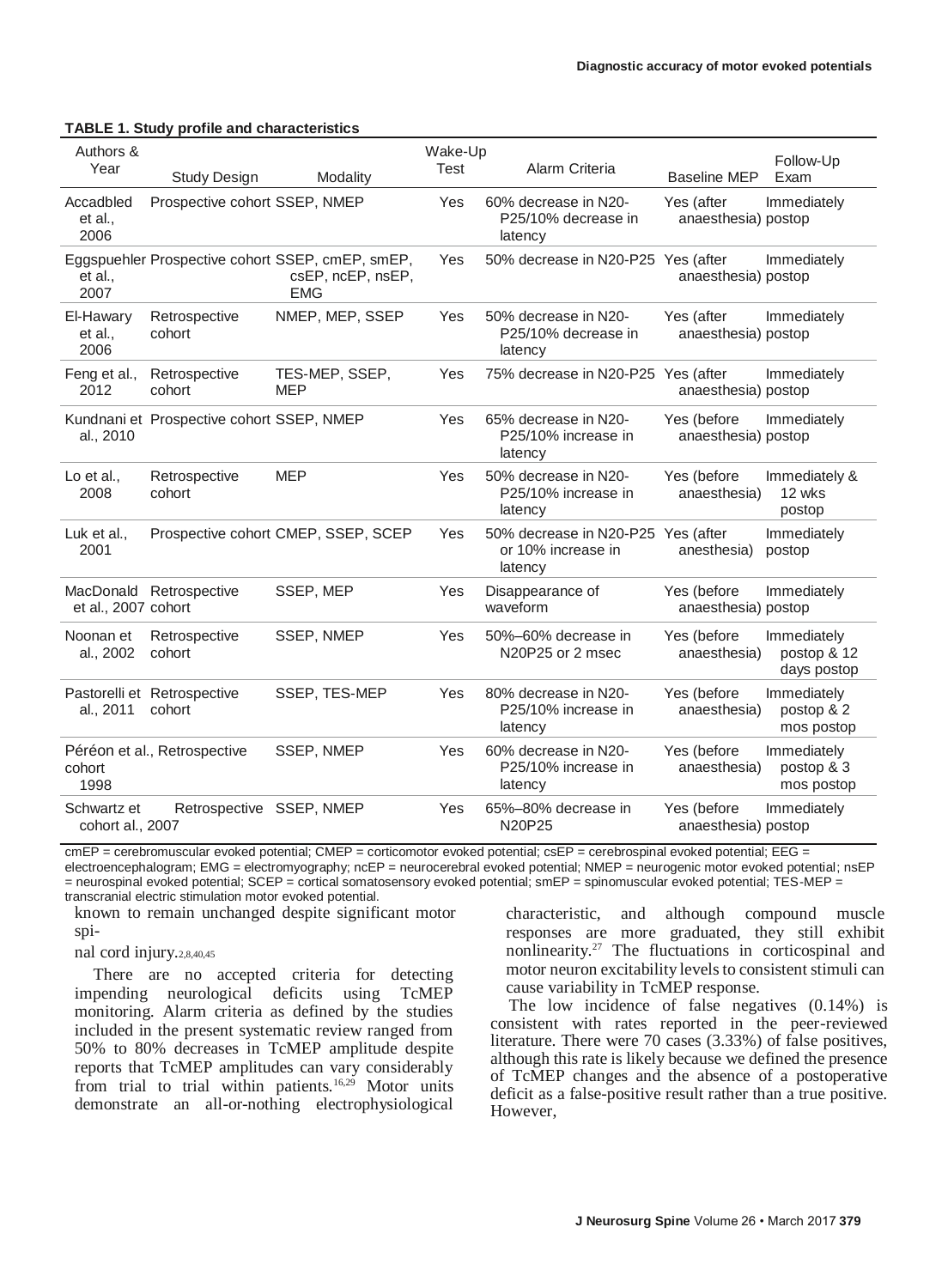

**FIG. 2.** QUADAS-2 is a tool used to assess the risk of bias and the applicability of studies. Figure is available in color online only.

#### **TABLE 2. Patient demographics**

|                             | No. of Patients       |            |                             | <b>MEP</b>     |           | MEP Change                        | Neurological   |                | <b>New Deficit</b>      |  |
|-----------------------------|-----------------------|------------|-----------------------------|----------------|-----------|-----------------------------------|----------------|----------------|-------------------------|--|
| Authors & Year              | Sample<br><b>Size</b> |            | w/ IS w/ Other<br>Scoliosis |                |           | Change* Reversible† Irreversible‡ | <b>Deficit</b> |                | Reversible Irreversible |  |
| Accadbled et al.,<br>2006   | 191                   | 90         | 89                          | 6              | 6         | $\mathbf 0$                       | $\mathbf 0$    | $\mathbf{0}$   | $\mathbf 0$             |  |
| Eggspuehler et al.,<br>2007 | 217                   | 60         | 60                          | $\mathbf{2}$   | $\Omega$  | 2                                 | $\mathbf{2}$   | $\Omega$       | $\overline{2}$          |  |
| El-Hawary et al.,<br>2006   | 177                   | 136        | 80                          | $\overline{2}$ | 2         | $\mathbf 0$                       | $\Omega$       | $\mathbf{0}$   | $\mathbf 0$             |  |
| Feng et al., 2012           | 176                   | 63         | 63                          | 3              | <b>NA</b> | <b>NA</b>                         | $\mathbf{2}$   | 2              | 0                       |  |
| Kundnani et al.,<br>2010    | 354                   | 354        | 354                         | 13             | $9\,$     | 4                                 | $\overline{2}$ | $\overline{2}$ | 0                       |  |
| Lo et al., 2008             | 25                    | 25         | 25                          | 9              | <b>NA</b> | <b>NA</b>                         | 3              | 3              | $\Omega$                |  |
| Luk et al., 2001            | 30                    | 30         | 24                          | 1              | 1         | $\Omega$                          | $\mathbf 0$    | $\mathbf 0$    | 0                       |  |
| MacDonald et al.,<br>2007   | 206                   | 109        | 107                         | 7              | 6         | 1                                 | 4              | 3              | 1                       |  |
| Noonan et al.,<br>2002      | 134                   | 134        | 63                          | 10             | <b>NA</b> | <b>NA</b>                         | 6              | $\overline{4}$ | $\mathbf{2}$            |  |
| Pastorelli et al.,<br>2011  | 172                   | 128        | 39                          | $\overline{c}$ | <b>NA</b> | <b>NA</b>                         | 1              | $\mathbf{1}$   | 0                       |  |
| Péréon et al.,<br>1998      | 112                   | 77<br>1121 | 77                          | $\overline{2}$ | 2         | $\mathbf 0$                       | $\Omega$       | $\Omega$       | $\Omega$                |  |
| Schwartz et al.,<br>2007    | 1121                  |            | 1121                        | 38             | 12        | 26                                | 9              | 9              | $\Omega$                |  |
| Total no.<br>$\sim$ $\sim$  | 2915                  | 2327       | 2102                        | 95             | 38        | 33                                | 29             | 24             | 5                       |  |

NA = not available.

\* Greater than 50% decrease in N20-P25 and/or 10% increase in latency.

† MEP change that returned to baseline.

‡ MEP change that did not return to baseline despite increase in blood pressure and/or increase in stimulus intensity or pulse number.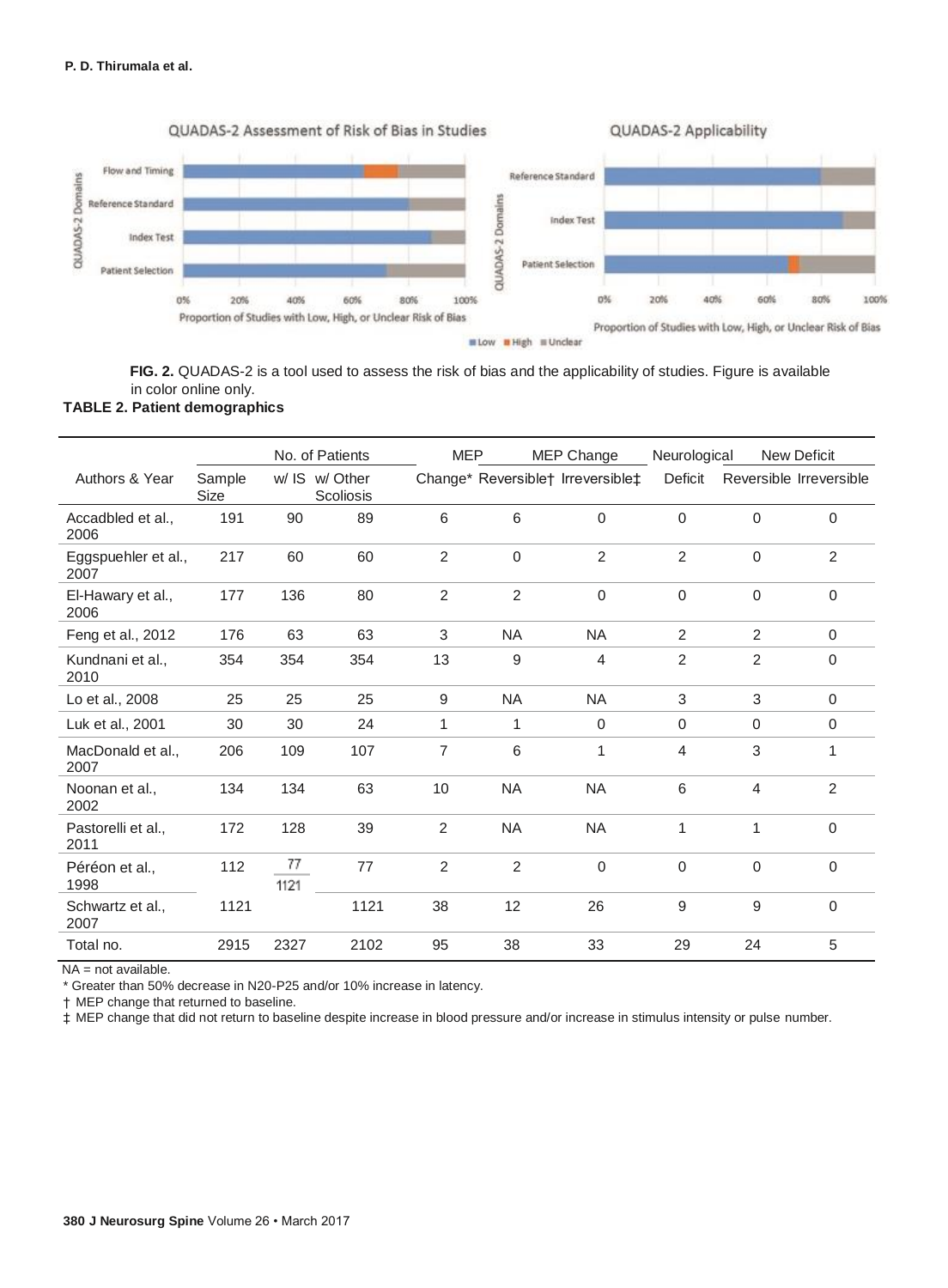

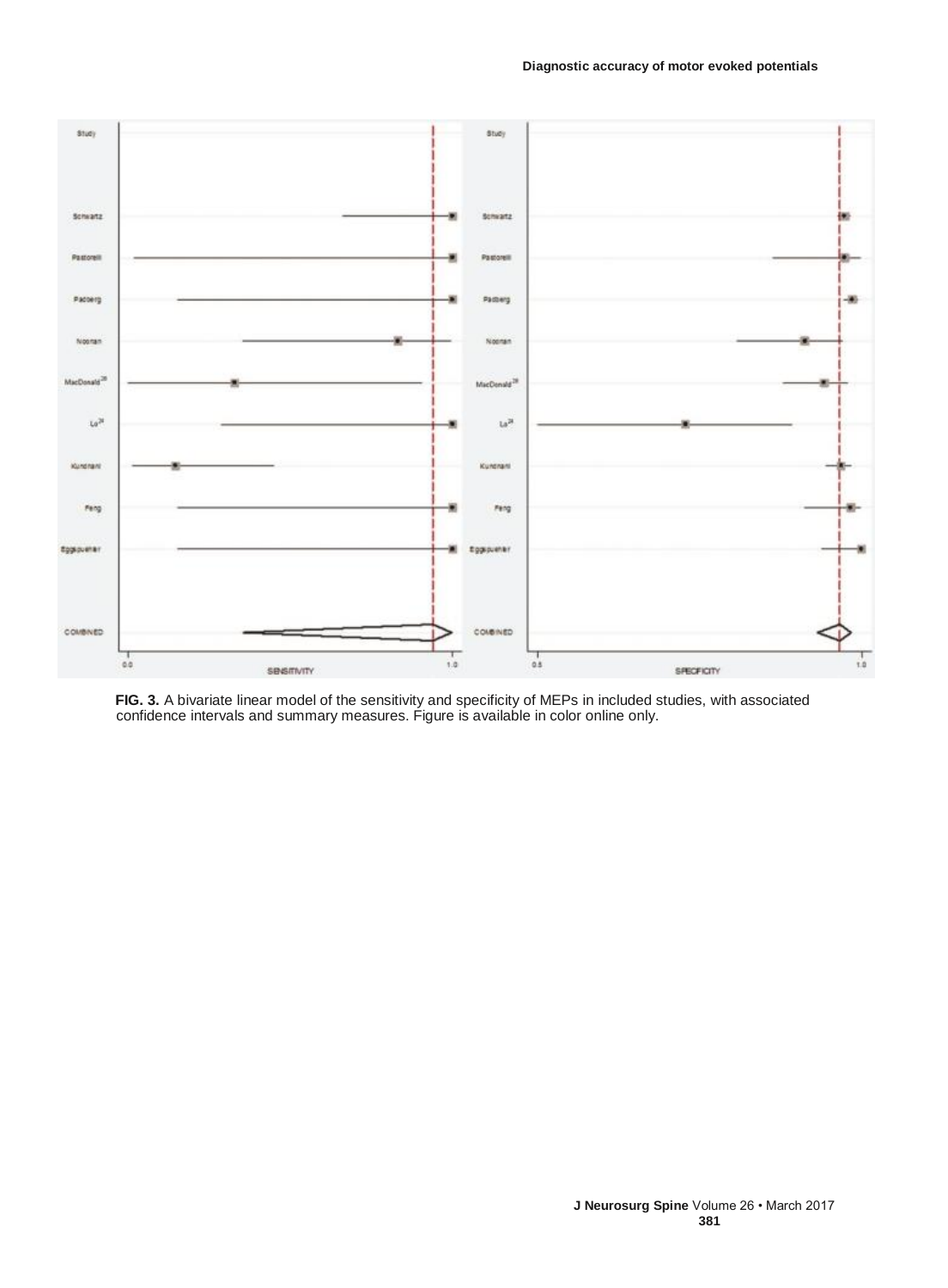



250 (95% CI 11–5767). Figure is available in color online only.

other studies have found relatively high false-positives rates in TcMEP monitoring.<sup>17,48</sup> It is hypothesized that the cause of such high rates of false-positive TcMEP changes is the use of inhalational anesthetics, obesity, prolonged length of surgery, and failure to adjust anesthetic regimen for degradation of TcMEP response; additionally, modest TcMEP amplitude changes can be subclinical and may

not reflect a new neurological deficit.4,17,29,48 Another factor may be the lack of standard alarm criteria for TcMEP monitoring.<sup>29</sup> A recent multicenter study by institutions of the Japanese Society for Spine Surgery and Research has suggested a 70% decrease in amplitude as an alarm point during surgery for spinal deformity.<sup>19</sup> Other published studies have used a reduction in amplitude of  $\geq 50\%$ .<sup>18</sup> The only generally accepted warning sign is the complete disappearance of a consistently present response.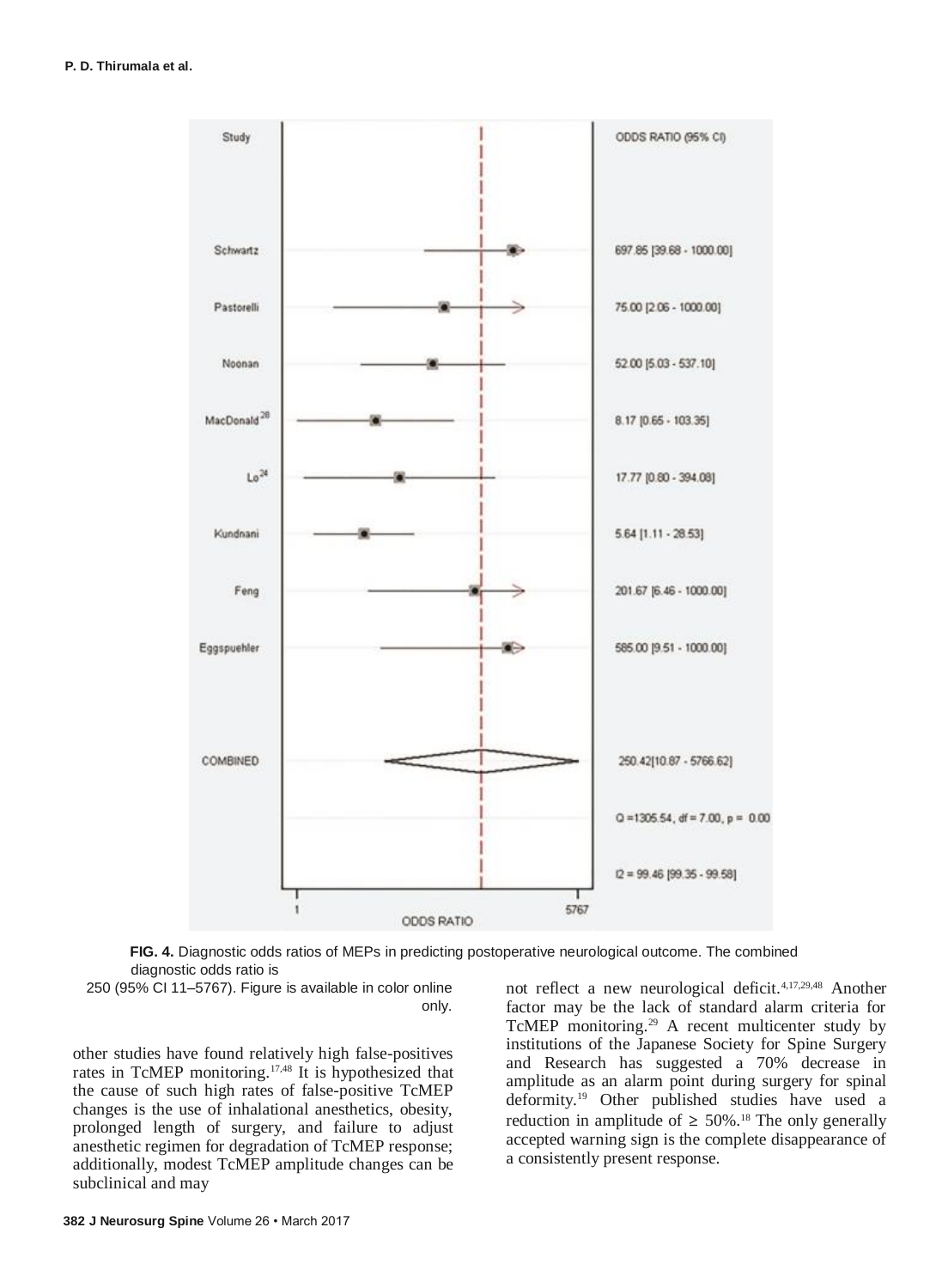While the use of intraoperative monitoring has steadily increased since its introduction in the early 20th century, there remains some debate regarding the level of evidence available to support the idea that action taken in response to a neurophysiological alert can improve neurological

Although our systematic review has significant strengths in its comprehensive peer-reviewed literature search and quality assessment with QUADAS-2, it is important to note that our study was subject to limitations. We evaluated the use of TcMEPs during scoliosis surgery as a diagnostic





outcome. To the best of our knowledge, the study by Wiedemayer et al. is the only study to compare the rate of new postoperative neurological deficits in patients in whom an intervention was performed in response to an intraoperative alert with rates in patients in whom action was not taken despite an intraoperative alert.<sup>51</sup> The modalities the authors used were SSEP and brainstem auditory evoked potential (BAEPs) monitoring. They found that the rate of new neurological deficits was 4.7% in patients who received an intervention and 15.1% in patients who did not receive an intervention. The authors concluded that interventions during intraoperative neuromonitoring aided in the prevention of postoperative deficit in 5.2% cases ( $n = 22/423$ ). Unfortunately, the study only offers conclusive evidence regarding the efficacy of interventions based on SSEPs and BAEPs in the operating room. We suggest that future studies of this nature done after determining appropriate alarm criteria include TcMEPs as well.

adjunct; our study was not designed to assess the role of TcMEPs as a therapeutic adjunct, and it offers no definite data to support a correlation between an intervention after TcMEP waveform changes during scoliosis surgery and altered postoperative neurological outcome. Some search bias may exist due to the difficulty of obtaining all relevant published studies that assessed the use of TcMEP monitoring for patients with IS. Significant heterogeneity was observed in the sensitivity and specificity of the studies. Causes of heterogeneity were explored in the analyses; however, due to the nature of the systematic review, we were limited by the available data published in the individual studies. It is plausible that some of the heterogeneity can be attributed to the reversibility of TcMEP waveforms, which is desirable but not always achieved.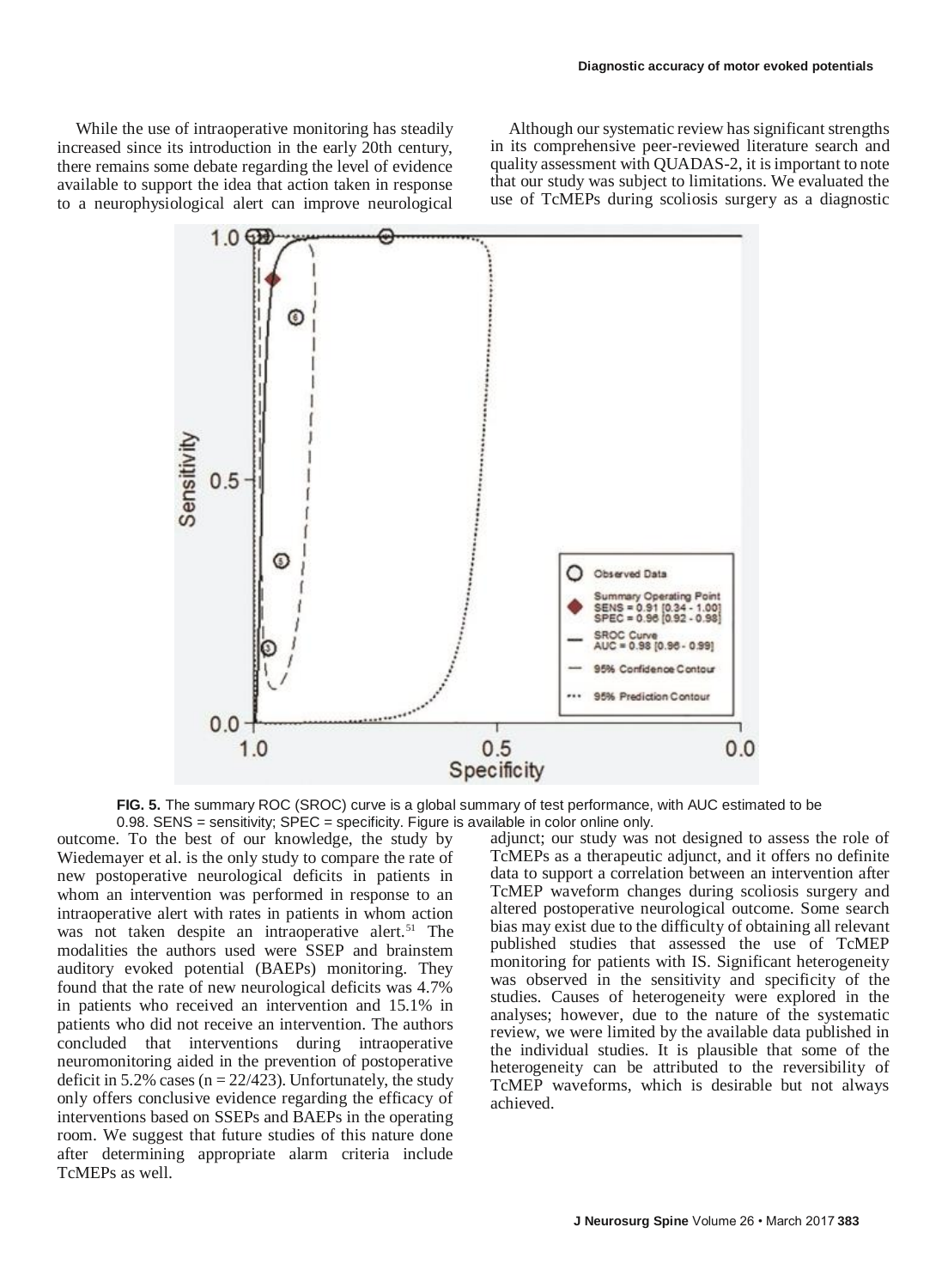## **Conclusions**

The findings from our systematic review indicate that intraoperative TcMEP monitoring is a highly sensitive and specific test for predicting neurological deficits in patients undergoing corrective spinal surgery for IS. It was 250 times more likely to observe significant TcMEP changes in patients who experienced postoperative neurological deficits. TcMEPs can be an effective biomarker for spinal cord injury during scoliosis fusion. Experimental and clinical studies are necessary to evaluate the alarm criteria needed to warn the surgeons during the surgical procedure.



**FIG. 6.** The posttest probability was obtained by drawing a line from the estimated pretest probability (1.38%) through the center axis (likelihood ratio). prob. = probability. Figure is available in color online only.

## **References**

- 1. Accadbled F, Henry P, de Gauzy JS, Cahuzac JP: Spinal cord monitoring in scoliosis surgery using an epidural electrode. Results of a prospective, consecutive series of 191 cases. **Spine (Phila Pa 1976) 31:**2614–2623, 2006
- 2. Calancie B, Harris W, Broton JG, Alexeeva N, Green BA: "Threshold-level" multipulse transcranial electrical stimulation of motor cortex for intraoperative monitoring of spinal motor tracts: description of method and comparison to somatosensory evoked potential monitoring. **J Neurosurg**

**88:**457–470, 1998

- 3. Calancie B, Molano MR: Alarm criteria for motor-evoked potentials: what's wrong with the "presence-or-absence" approach? **Spine (Phila Pa 1976) 33:**406–414, 2008
- 4. Chen X, Sterio D, Ming X, Para DD, Butusova M, Tong T, et al: Success rate of motor evoked potentials for intraoperative neurophysiologic monitoring: effects of age, lesion location, and preoperative neurologic deficits. **J Clin Neurophysiol 24:**281–285, 2007
- 5. Craig A, Wijesuriya N, Tran Y: The influence of self-efficacy on mood states in people with spinal cord injury. **ISRN Rehabil 6:**2013, 2013
- 6. Dawson EG, Sherman JE, Kanim LE, Nuwer MR: Spinal cord monitoring. Results of the Scoliosis Research Society and the European Spinal Deformity Society survey. **Spine (Phila Pa 1976) 16 (8 Suppl):**S361–S364, 1991
- 7. Deeks JJ, Macaskill P, Irwig L: The performance of tests of publication bias and other sample size effects in systematic reviews of diagnostic test accuracy was assessed. **J Clin Epidemiol 58:**882–893, 2005
- Deletis V, Sala F: Intraoperative neurophysiological monitoring of the spinal cord during spinal cord and spine surgery: a review focus on the corticospinal tracts. **Clin Neurophysiol 119:**248–264, 2008
- 9. Diab M, Smith AR, Kuklo TR: Neural complications in the surgical treatment of adolescent idiopathic scoliosis. **Spine (Phila Pa 1976) 32:**2759–2763, 2007
- 10. Eggspuehler A, Sutter MA, Grob D, Jeszenszky D, Dvorak J: Multimodal intraoperative monitoring during surgery of spinal deformities in 217 patients. **Eur Spine J 16 (Suppl 2):**S188–S196, 2007
- 11. El-Hawary R, Sucato DJ, Sparagana S, McClung A, Van Allen E, Rampy P: Spinal cord monitoring in patients with spinal deformity and neural axis abnormalities: a comparison with adolescent idiopathic scoliosis patients. **Spine (Phila Pa 1976) 31:**E698–E706, 2006
- 12. Feng B, Qiu G, Shen J, Zhang J, Tian Y, Li S, et al: Impact of multimodal intraoperative monitoring during surgery for spine deformity and potential risk factors for neurological monitoring changes. **J Spinal Disord Tech 25:**E108–E114, 2012
- 13. Gonzalez-Fajardo JA, Toledano M, Alvarez T, Vaquero C: Monitoring of evoked potentials during spinal cord ischaemia: experimental evaluation in a rabbit model. **Eur J Vasc Endovasc Surg 16:**320–328, 1998
- 14. Hamilton DK, Smith JS, Sansur CA, Glassman SD, Ames CP, Berven SH, et al: Rates of new neurological deficit associated with spine surgery based on 108,419 procedures: a report of the Scoliosis Research Society Morbidity and Mortality Committee. **Spine (Phila Pa 1976) 36:**1218–1228, 2011
- 15. Hulsebosch CE: Recent advances in pathophysiology and treatment of spinal cord injury. **Adv Physiol Educ 26:**238– 255, 2002
- 16. Kiers L, Cros D, Chiappa KH, Fang J: Variability of motor potentials evoked by transcranial magnetic stimulation. **Electroencephalogr Clin Neurophysiol 89:**415–423, 1993
- 17. Kim DH, Zaremski J, Kwon B, Jenis L, Woodard E, Bode R, et al: Risk factors for false positive transcranial motor evoked potential monitoring alerts during surgical treatment of cervical myelopathy. **Spine (Phila Pa 1976) 32:**3041–3046, 2007
- 18. Kim SM, Kim SH, Seo DW, Lee KW: Intraoperative neurophysiologic monitoring: basic principles and recent update. **J Korean Med Sci 28:**1261–1269, 2013
- 19. Kobayashi S, Matsuyama Y, Shinomiya K, Kawabata S, Ando M, Kanchiku T, et al: A new alarm point of transcranial electrical stimulation motor evoked potentials for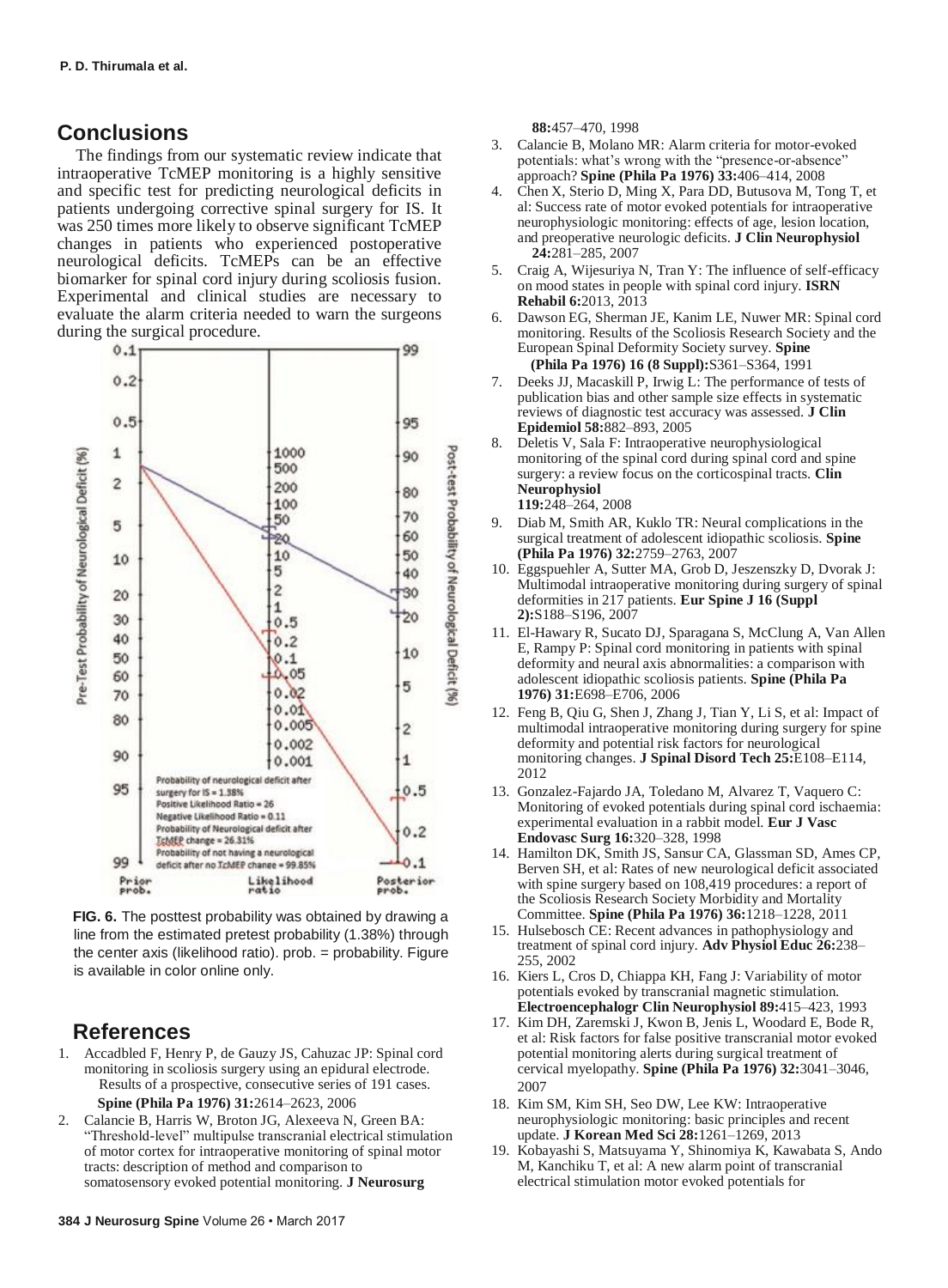intraoperative spinal cord monitoring: a prospective multicenter study from the Spinal Cord Monitoring Working Group of the Japanese Society for Spine Surgery and Related Research. **J Neurosurg Spine 20:**102–107, 2014

- 20. Koht A, Sloan TB, Toleikis JR (eds): **Monitoring the Nervous System for Anesthesiologists and Other Health Care Professionals.** New York: Springer, 2012
- 21. Kundnani VK, Zhu L, Tak H, Wong H: Multimodal intraoperative neuromonitoring in corrective surgery for adolescent idiopathic scoliosis: Evaluation of 354 consecutive cases. **Indian J Orthop 44:**64–72, 2010
- 22. Langeloo DD, Lelivelt A, Louis Journée H, Slappendel R, de Kleuver M: Transcranial electrical motor-evoked potential monitoring during surgery for spinal deformity: a study of 145 patients. **Spine (Phila Pa 1976) 28:**1043–1050, 2003
- 23. Lo Y, Dan Y, Tan Y, Teo A, Tan S, Yue W, et al: Clinical and physiological effects of transcranial electrical stimulation position on motor evoked potentials in scoliosis surgery. **Scoliosis 5:**3, 2010
- 24. Lo YL, Dan YF, Teo A, Tan YE, Yue WM, Raman S, et al: The value of bilateral ipsilateral and contralateral motor evoked potential monitoring in scoliosis surgery. **Eur Spine J 17 (Suppl 2):**S236–S238, 2008
- 25. Lotto ML, Banoub M, Schubert A: Effects of anesthetic agents and physiologic changes on intraoperative motor evoked potentials. **J Neurosurg Anesthesiol 16:**32–42, 2004
- 26. Luk KD, Hu Y, Wong YW, Cheung KM: Evaluation of various evoked potential techniques for spinal cord monitoring during scoliosis surgery. **Spine (Phila Pa 1976) 26:**1772– 1777, 2001
- 27. MacDonald DB: Intraoperative motor evoked potential monitoring: overview and update. **J Clin Monit Comput 20:**347–377, 2006
- 28. MacDonald DB, Al Zayed Z, Al Saddigi A: Four-limb muscle motor evoked potential and optimized somatosensory evoked potential monitoring with decussation assessment: results in 206 thoracolumbar spine surgeries. **Eur Spine J 16 (Suppl 2):**S171–S187, 2007
- 29. MacDonald DB, Skinner S, Shils J, Yingling C: Intraoperative motor evoked potential monitoring—a position statement by the American Society of Neurophysiological Monitoring. **Clin Neurophysiol 124:**2291–2316, 2013
- 30. Middleton J, Tran Y, Craig A: Relationship between quality of life and self-efficacy in persons with spinal cord injuries. **Arch Phys Med Rehabil 88:**1643–1648, 2007
- 31. Moher D, Liberati A, Tetzlaff J, Altman DG: Preferred reporting items for systematic reviews and meta-analyses: the PRISMA statement. **PLoS Med 6:**e1000097, 2009
- 32. National Spinal Cord Injury Statistical Center: Spinal cord injury facts and figures at a glance. **J Spinal Cord Med 36:**1–2, 2013
- 33. Neuloh G, Schramm J: Monitoring of motor evoked potentials compared with somatosensory evoked potentials and microvascular Doppler ultrasonography in cerebral aneurysm surgery. **J Neurosurg 100:**389–399, 2004
- 34. Noonan KJ, Walker T, Feinberg JR, Nagel M, Didelot W, Lindseth R: Factors related to false- versus true-positive neuromonitoring changes in adolescent idiopathic scoliosis surgery. **Spine (Phila Pa 1976) 27:**825–830, 2002
- 35. Nuwer MR, Dawson EG, Carlson LG, Kanim LE, Sherman JE: Somatosensory evoked potential spinal cord monitoring reduces neurologic deficits after scoliosis surgery: results of a large multicenter survey. **Electroencephalogr Clin Neurophysiol 96:**6–11, 1995
- 36. Nuwer MR, Emerson RG, Galloway G, Legatt AD, Lopez J, Minahan R, et al: Evidence-based guideline update: intraoperative spinal monitoring with somatosensory and

transcranial electrical motor evoked potentials. **J Clin Neurophysiol 29:**101–108, 2012

- 37. Padberg AM, Russo MH, Lenke LG, Bridwell KH, Komanetsky RM: Validity and reliability of spinal cord monitoring in neuromuscular spinal deformity surgery. **J Spinal Disord 9:**150–158, 1996
- 38. Pajewski TN, Arlet V, Phillips LH: Current approach on spinal cord monitoring: the point of view of the neurologist, the anesthesiologist and the spine surgeon. **Eur Spine J 16 (Suppl 2):**S115–S129, 2007
- 39. Pastorelli F, Di Silvestre M, Plasmati R, Michelucci R, Greggi T, Morigi A, et al: The prevention of neural complications in the surgical treatment of scoliosis: the role of the neurophysiological intraoperative monitoring. **Eur Spine J 20 (Suppl 1):**S105–S114, 2011
- 40. Pelosi L, Jardine A, Webb JK: Neurological complications of anterior spinal surgery for kyphosis with normal somatosensory evoked potentials (SEPs). **J Neurol Neurosurg Psychiatry 66:**662–664, 1999
- 41. Péréon Y, Bernard JM, Fayet G, Delécrin J, Passuti N, Guihéneuc P: Usefulness of neurogenic motor evoked potentials for spinal cord monitoring: findings in 112 consecutive patients undergoing surgery for spinal deformity. **Electroencephalogr Clin Neurophysiol 108:**17–23, 1998
- 42. Pollard C, Kennedy P: A longitudinal analysis of emotional impact, coping strategies and post-traumatic psychological growth following spinal cord injury: a 10-year review. **Br J Health Psychol 12:**347–362, 2007
- 43. Priebe MM, Chiodo AE, Scelza WM, Kirshblum SC, Wuermser LA, Ho CH: Spinal cord injury medicine. 6. Economic and societal issues in spinal cord injury. **Arch Phys Med Rehabil 88 (3 Suppl 1):**S84–S88, 2007
- 44. Reitsma JB, Glas AS, Rutjes AW, Scholten RJ, Bossuyt PM, Zwinderman AH: Bivariate analysis of sensitivity and specificity produces informative summary measures in diagnostic reviews. **J Clin Epidemiol 58:**982–990, 2005
- 45. Schwartz DM, Auerbach JD, Dormans JP, Flynn J, Drummond DS, Bowe JA, et al: Neurophysiological detection of impending spinal cord injury during scoliosis surgery. **J Bone Joint Surg Am 89:**2440–2449, 2007
- 46. Scoliosis Research Society: **Neurophysiological Monitoring of Spinal Cord Function During Spinal Deformity Surgery.** (http://www.srs.org/about-srs/quality-and-safety/ positionstatements/neuromonitoring-information-statement) [Accessed October 27, 2016]
- 47. Sloan TB, Janik D, Jameson L: Multimodality monitoring of the central nervous system using motor-evoked potentials. **Curr Opin Anaesthesiol 21:**560–564, 2008
- 48. Tamkus AA, Rice KS, Kim HL: Differential rates of falsepositive findings in transcranial electric motor evoked potential monitoring when using inhalational anesthesia versus total intravenous anesthesia during spine surgeries. **Spine J 14:**1440–1446, 2014
- 49. Tanaka S, Tashiro T, Gomi A, Takanashi J, Ujiie H: Sensitivity and specificity in transcranial motor-evoked potential monitoring during neurosurgical operations. **Surg Neurol Int 2:**111, 2011
- 50. Whiting PF, Rutjes AW, Westwood ME, Mallett S, Deeks JJ, Reitsma JB, et al: QUADAS-2: a revised tool for the quality assessment of diagnostic accuracy studies. **Ann Intern Med 155:**529–536, 2011
- 51. Wiedemayer H, Fauser B, Sandalcioglu IE, Schäfer H, Stolke D: The impact of neurophysiological intraoperative monitoring on surgical decisions: a critical analysis of 423 cases. **J Neurosurg 96:**255–262, 2002